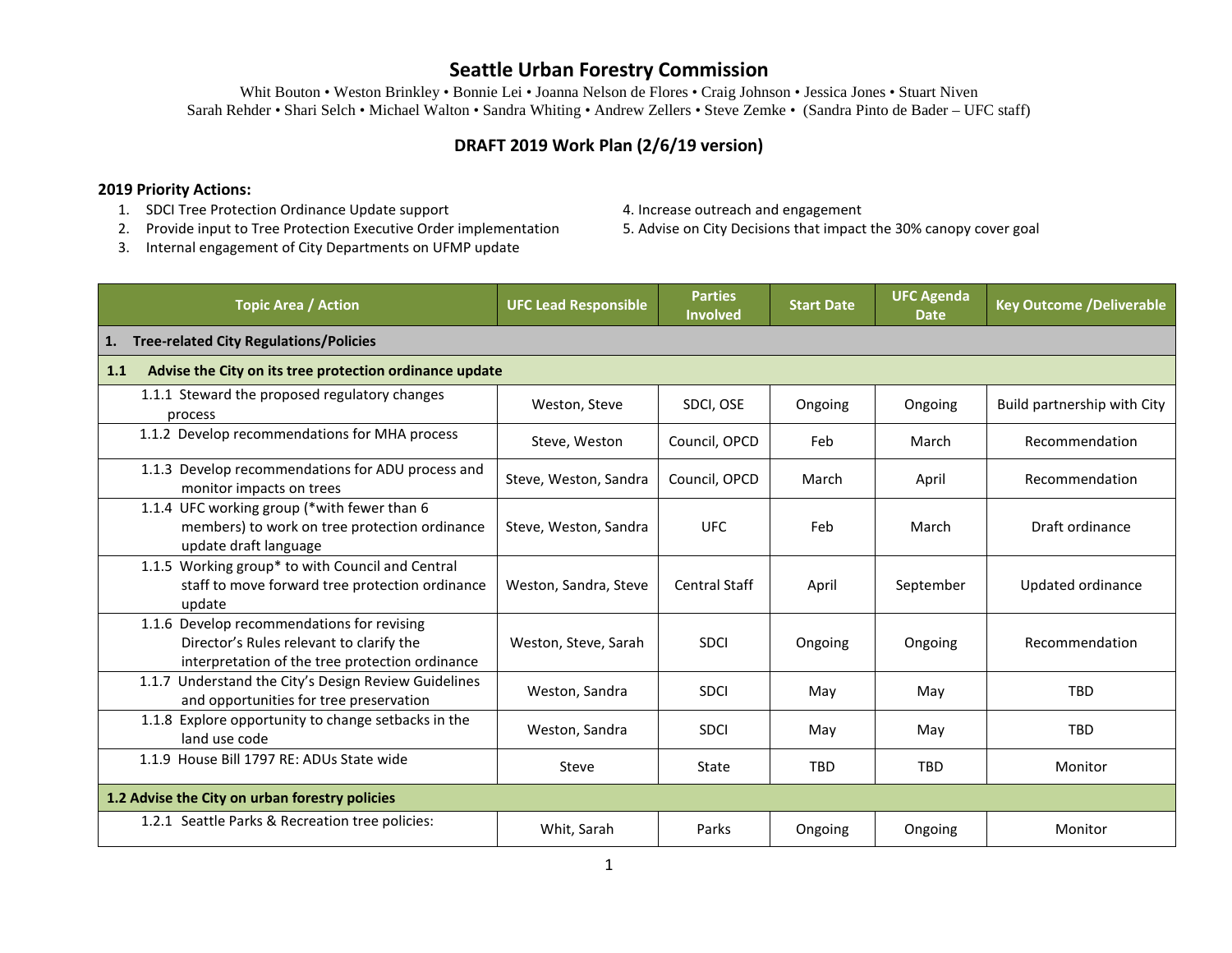Whit Bouton • Weston Brinkley • Bonnie Lei • Joanna Nelson de Flores • Craig Johnson • Jessica Jones • Stuart Niven Sarah Rehder • Shari Selch • Michael Walton • Sandra Whiting • Andrew Zellers • Steve Zemke • (Sandra Pinto de Bader – UFC staff)

### **DRAFT 2019 Work Plan (2/6/19 version)**

| <b>Topic Area / Action</b>                                                        | <b>UFC Lead Responsible</b> | <b>Parties</b><br><b>Involved</b> | <b>Start Date</b> | <b>UFC Agenda</b><br><b>Date</b> | <b>Key Outcome /Deliverable</b> |  |
|-----------------------------------------------------------------------------------|-----------------------------|-----------------------------------|-------------------|----------------------------------|---------------------------------|--|
| 1.2.1.1 Supplemental Use Guidelines for                                           |                             |                                   |                   |                                  |                                 |  |
| <b>Natural Areas/Greenbelts</b>                                                   |                             |                                   |                   |                                  |                                 |  |
| 1.2.1.2 Cheasty Greenspace Mountain                                               |                             |                                   |                   |                                  |                                 |  |
| Bike/Pedestrian Trail Pilot                                                       |                             |                                   |                   |                                  |                                 |  |
| 1.2.1.3 Tree maintenance program                                                  |                             |                                   |                   |                                  |                                 |  |
| 1.2.1.4 Viewpoints policy                                                         |                             |                                   |                   |                                  |                                 |  |
| 1.2.1.5 Colman Park follow-up<br>1.2.2 Explore opportunities for tree planting in |                             |                                   |                   |                                  |                                 |  |
| industrial areas: Port of Seattle, Freight Advisory                               | Whit, Craig                 | Port of Seattle                   | <b>TBD</b>        | <b>TBD</b>                       | <b>Build Relationship</b>       |  |
| Board; SDOT                                                                       |                             |                                   |                   |                                  |                                 |  |
| 1.2.3 Follow up on recommendation for increased                                   |                             |                                   |                   |                                  |                                 |  |
| coordination between SDOT and SCL on tree                                         | Whit,                       | UF IDT                            | Ongoing           | Ongoing                          | <b>TBD</b>                      |  |
| maintenance and pruning cycles.                                                   |                             |                                   |                   |                                  |                                 |  |
| 1.2.4 Seattle tree list update (OPCD, SDCI, and SDOT)                             |                             |                                   |                   |                                  |                                 |  |
| including what not to plant (Holly, English ivy,                                  | Whit,                       | OPCD, SDCI,                       | <b>TBD</b>        | <b>TBD</b>                       | Recommendation                  |  |
| etc.)                                                                             |                             | <b>SDOT</b>                       |                   |                                  |                                 |  |
| <b>Urban Forest Management Plan</b><br>2.                                         |                             |                                   |                   |                                  |                                 |  |
| 2.1 Support UFMP update                                                           |                             |                                   |                   |                                  |                                 |  |
| 2.1.1 Participate in strategic deliberations with Core                            | Weston, Sandra,             | Core Team                         | March             | <b>TBD</b>                       | Strategic session               |  |
| Team and provide input                                                            | Jessica                     |                                   |                   |                                  | participation                   |  |
| 2.1.2 Provide review and input                                                    | Weston, Sandra,<br>Jessica  | Core Team                         | <b>TBD</b>        | September                        | Letter of support               |  |
| Outreach and Engagement<br>3.                                                     |                             |                                   |                   |                                  |                                 |  |
| 3.1 City council and Mayor's Office interaction                                   |                             |                                   |                   |                                  |                                 |  |
| 3.1.1 Present 2018 Annual Report and 2019 Work                                    | Weston, Sandra,             | CC, OSE                           | Q1                | Q1                               | Presentation                    |  |
| Plan to Council and the Mayor                                                     | PdB                         |                                   |                   |                                  |                                 |  |
| 3.1.2 Hold in-person deliberative meetings with                                   | Weston, Sandra              | CC, OSE                           | Ongoing           | Ongoing                          | <b>Build relationships</b>      |  |
| Council and Mayor's Office and staff                                              |                             |                                   |                   |                                  |                                 |  |
| 3.2 Community Engagement/Education                                                |                             |                                   |                   |                                  |                                 |  |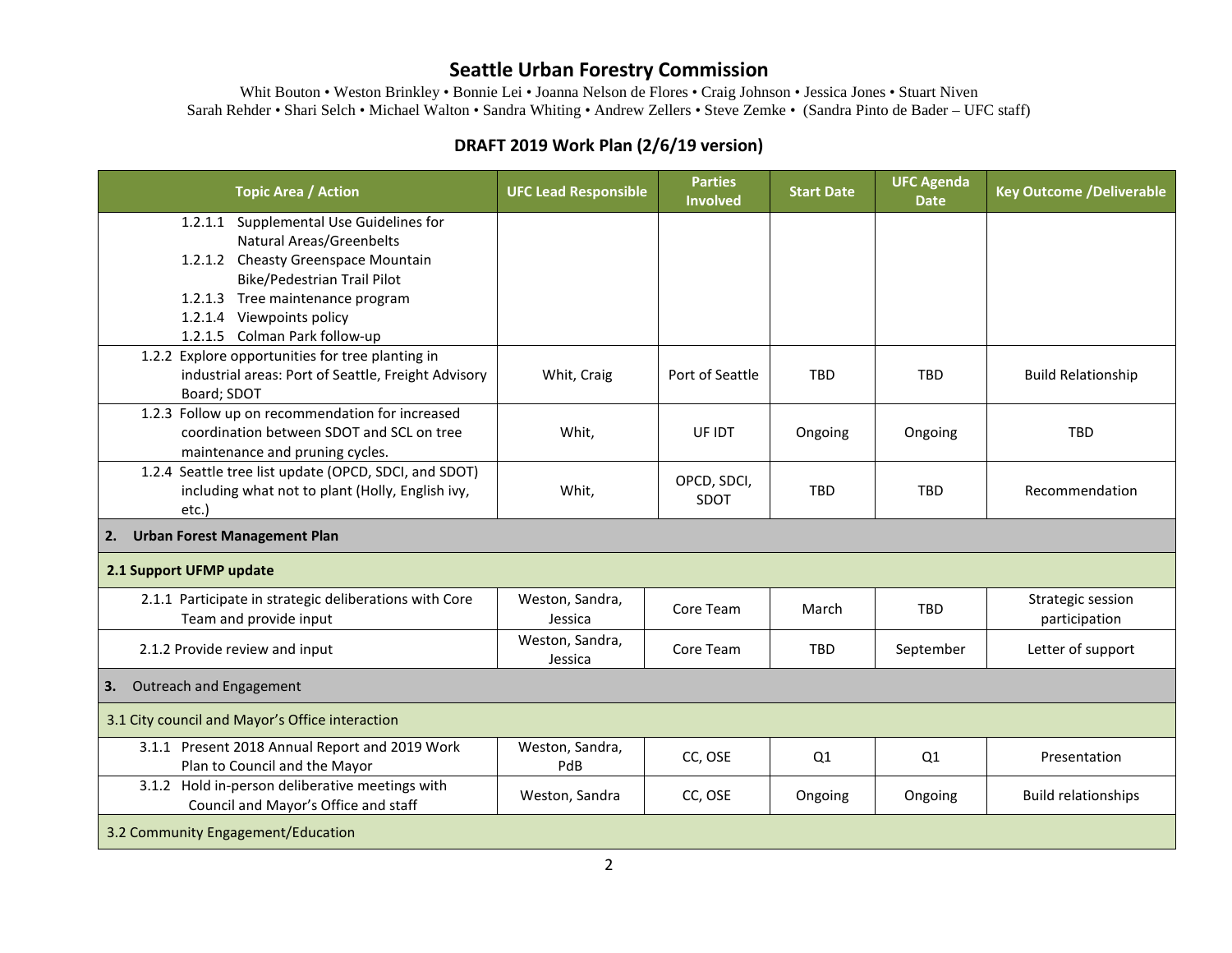Whit Bouton • Weston Brinkley • Bonnie Lei • Joanna Nelson de Flores • Craig Johnson • Jessica Jones • Stuart Niven Sarah Rehder • Shari Selch • Michael Walton • Sandra Whiting • Andrew Zellers • Steve Zemke • (Sandra Pinto de Bader – UFC staff)

## **DRAFT 2019 Work Plan (2/6/19 version)**

| <b>Topic Area / Action</b>                                                                                                                                                                               | <b>UFC Lead Responsible</b> | <b>Parties</b><br><b>Involved</b> | <b>Start Date</b> | <b>UFC Agenda</b><br><b>Date</b> | <b>Key Outcome /Deliverable</b>   |  |
|----------------------------------------------------------------------------------------------------------------------------------------------------------------------------------------------------------|-----------------------------|-----------------------------------|-------------------|----------------------------------|-----------------------------------|--|
| 3.2.1 Develop info sheet to respond to community<br>inquiries/communications                                                                                                                             | Whit, Bonnie                | UFC/Community                     | Q1                | March                            | One-pager                         |  |
| 3.2.2 Intentionally expand the diversity of voices the<br>UFC engages with. Expressly seek out<br>underrepresented communities that have not<br>been historically at the table                           | Whit                        | UFC/Community                     | Q <sub>2</sub>    | Q <sub>2</sub>                   | <b>TBD</b>                        |  |
| 3.2.3 Support City Departments on creating a list of<br>what not to plant                                                                                                                                | Weston, All                 | Core Team                         | <b>TBD</b>        | <b>TBD</b>                       | <b>TBD</b>                        |  |
| 3.2.4 Meet with community groups to engage in<br>dialogue about the importance of trees, the UFC<br>role, and community interests/priorities<br>3.2.4.1 Key Arena redevelopment<br>3.2.4.2 Cheasty pilot | Weston, Jessica             | <b>TBD</b>                        | <b>TBD</b>        | <b>TBD</b>                       | <b>TBD</b>                        |  |
| 3.2.5 Plan urban forestry outreach and engagement<br>and attend events such as Arbor Day, Green<br>Seattle Day, and Trees for Seattle events                                                             | PdB                         | UF IDT                            | Ongoing           | Ongoing                          | Participation                     |  |
| 3.3 Internal Engagement                                                                                                                                                                                  |                             |                                   |                   |                                  |                                   |  |
| Develop annual calendar to invite City<br>3.3.1<br>Departments to brief the UFC                                                                                                                          | Weston, All                 | UF IDT                            | January           | Ongoing                          | <b>Discussion</b>                 |  |
| 3.3.2<br>Introduce the UFC at commission meetings<br>(Planning, Pedestrian, Bike, Parks, MPD<br>Oversight Committee); Neighborhood Council<br>meetings; and public meetings                              | Weston, All                 | <b>OSE</b>                        | Ongoing           | Ongoing                          | UFC promotion and<br>coordination |  |
| 3.3.3<br>Align UF IDT and UFC's work plan<br>3.3.3.1 Hold annual joint UFC/IDT meeting                                                                                                                   | Weston, Andrew              | <b>OSE</b>                        | Ongoing           | Ongoing                          | Coordination                      |  |
| 3.4 Engagement with Community Organizations and Urban Forestry Partners                                                                                                                                  |                             |                                   |                   |                                  |                                   |  |
| Seattle School District. Explore ways to view<br>3.4.1.<br>trees as learning opportunity (vs. liability)                                                                                                 | Weston,<br>Andrew           | SSD, DON, OSE,<br>Assoc's         | TBD               | <b>TBD</b>                       | <b>Build Relationship</b>         |  |
| Washington State Urban and Community<br>3.4.2<br><b>Forestry Commission</b>                                                                                                                              | <b>TBD</b>                  | <b>TBD</b>                        | <b>TBD</b>        | <b>TBD</b>                       | <b>Build Relationship</b>         |  |